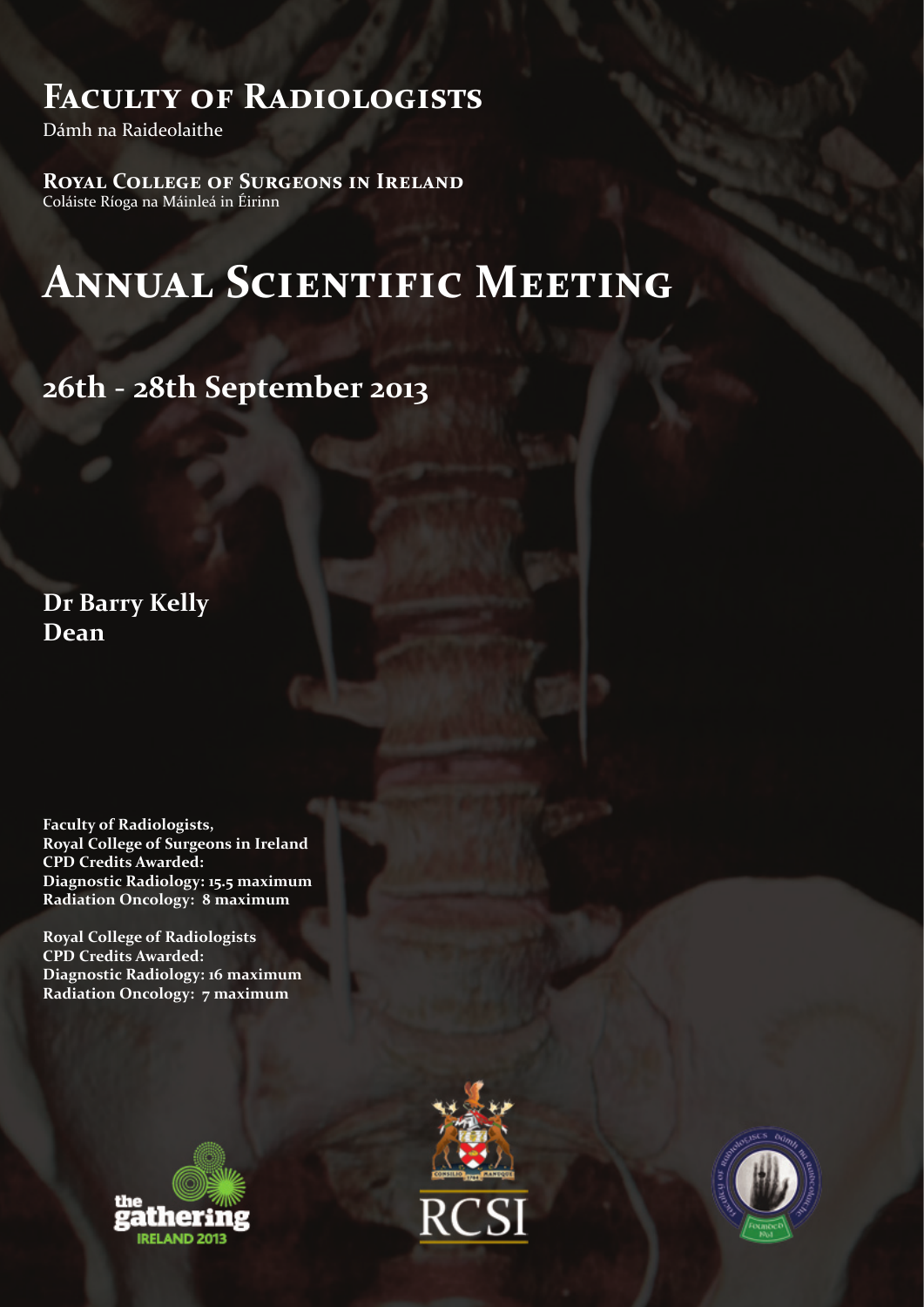Faculty of Radiologists Royal College of Surgeons in Ireland 123 St. Stephens Green Dublin 2

Phone: 00 353 1 402 2139 / 402 2476 Fax: 00 353 1 402 2466 Web: www.radiology.ie

To register for our scientific meetings please visit www.radiology.ie and follow the link on the home page 'Next Event'

If you have any difficulties registering for the Annual Scientific Meeting please contact: Ms. Patricia McColgan Abbey Conference & Corporate Phone: 00 353 1 648 6130 Email: for2013@abbey.ie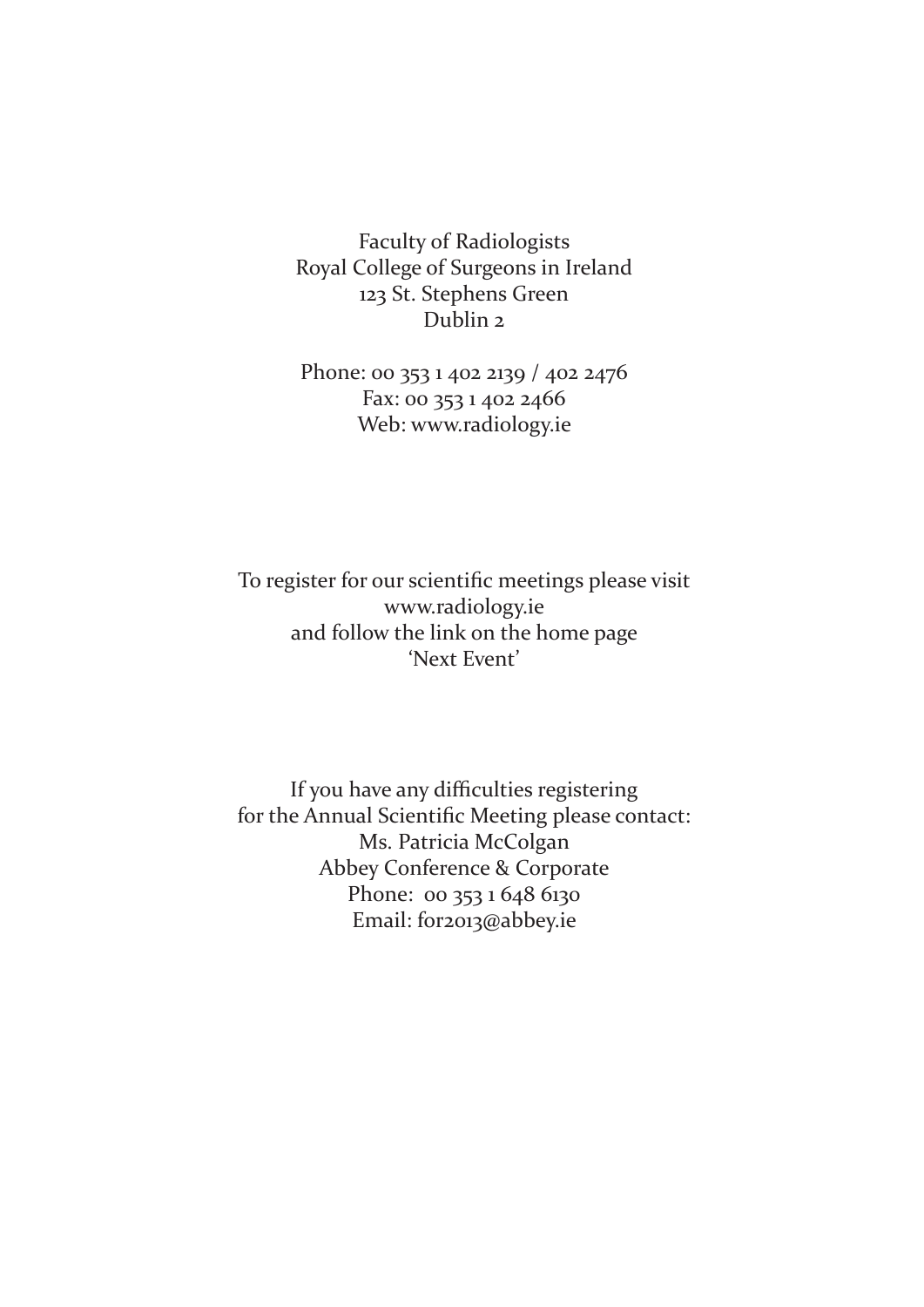# **MEETING AT A GLANCE**

## **Diagnostic Radiology Programme**

## **Thursday 26th September O'Flanagan Theatre, RCSI**

| 8.30 am   | Registration                                                    |
|-----------|-----------------------------------------------------------------|
| $8.55$ am | Welcome Address, Dr. Barry Kelly, Dean, Faculty of Radiologists |
| 9.00 am   | The Gathering - Session I                                       |
| 10.30 am  | Tea/Coffee                                                      |
| 11.00 am  | <b>Scientific Session I</b>                                     |
| 12.30 pm  | Lunch                                                           |
| 1.30 pm   | <b>The Gathering - Miscellaneous</b>                            |
| 3.15 pm   | Tea/Coffee                                                      |
| $3.45$ pm | The Gathering - Chest                                           |
| 5.15 pm   | End of day                                                      |
|           |                                                                 |

## **Friday 27th September O'Flanagan Theatre, RCSI**

| 8.30 am   | Registration                                            |                                 |
|-----------|---------------------------------------------------------|---------------------------------|
| $9.00$ am | <b>Session on Chest</b>                                 |                                 |
| 10.30 am  | Tea/Coffee and Opening of Poster & Technical Exhibition |                                 |
| 11.00 am  | <b>Scientific Session II</b>                            |                                 |
| 12.30 pm  | Lunch                                                   |                                 |
| $1.30$ pm | <b>Faculty of Radiologists Annual General Meeting</b>   | <b>Parallel Session</b>         |
| $1.45$ pm | <b>QA/PCS Update</b>                                    | <b>Breast Sub Group Meeting</b> |
| 2.00 pm   | <b>Medicolegal Session</b>                              | 1.30 <sub>pm</sub>              |
| $3.30$ pm | Tea/Coffee                                              |                                 |
| 4.00 pm   | <b>Fellow's Lecture</b>                                 |                                 |
| 5.00 pm   | End of day                                              |                                 |
| 7.00 pm   | <b>Black Tie Dinner &amp; Honorary Conferring</b>       |                                 |

### **Saturday 28th September O'Flanagan Theatre, RCSI**

| 8.30 am  | Registration                                       |
|----------|----------------------------------------------------|
| 9.00 am  | <b>Practice Based Learning &amp; Audit Session</b> |
| 10.30 am | Tea/Coffee                                         |
| 11.00 am | <b>Cases of the Day</b>                            |
| 12.00 pm | <b>Haughton Lecture</b>                            |
|          |                                                    |
|          |                                                    |

**1.00 pm Close of Meeting**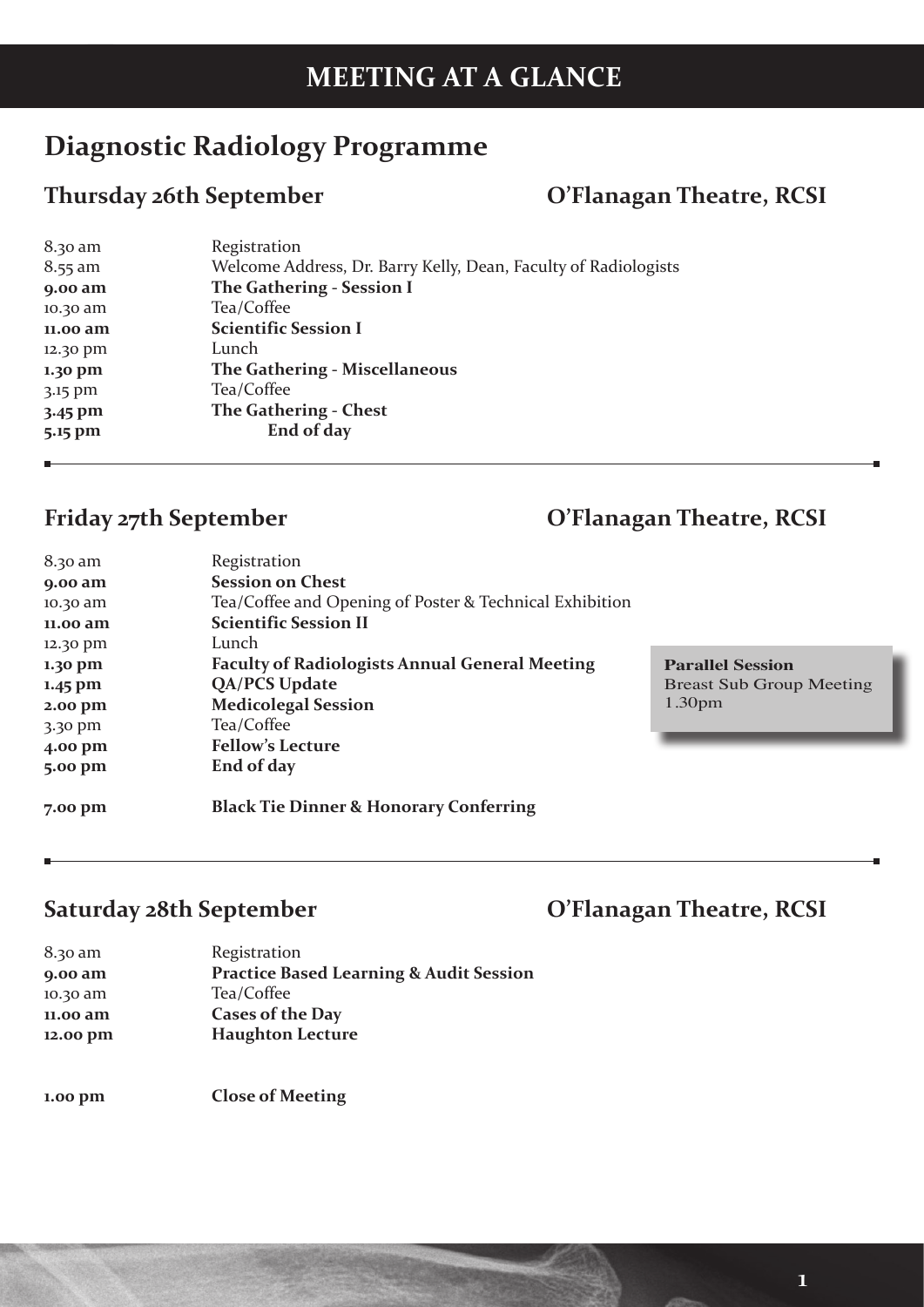# **MEETING AT A GLANCE**

## **Radiation Oncology Programme**

## **Friday 27th September Albert Theatre, RCSI**

| 9.00 am            | Registration      |
|--------------------|-------------------|
| 9.30 am            | <b>Session I</b>  |
| 10.50 am           | Tea/Coffee        |
| 11.20 am           | Session 2         |
| $1.00$ $\bar{p}$ m | Lunch             |
| 2.00 pm            | Session 3         |
| 3.30 pm            | <b>Session 4</b>  |
| 4.30 pm            | <b>End of Day</b> |

## **St. Luke's Registrar's Prize**

## **Saturday 28th September Albert Theatre, RCSI**

| $9.00$ am | Registration                           |
|-----------|----------------------------------------|
| 9.30 am   | Part I                                 |
| 10.30 am  | Tea/Coffee                             |
| 11.00 am  | Part II                                |
| 12.15 pm  | <b>Awarding of Prizes &amp; Photos</b> |
|           | <b>Close of Meeting</b>                |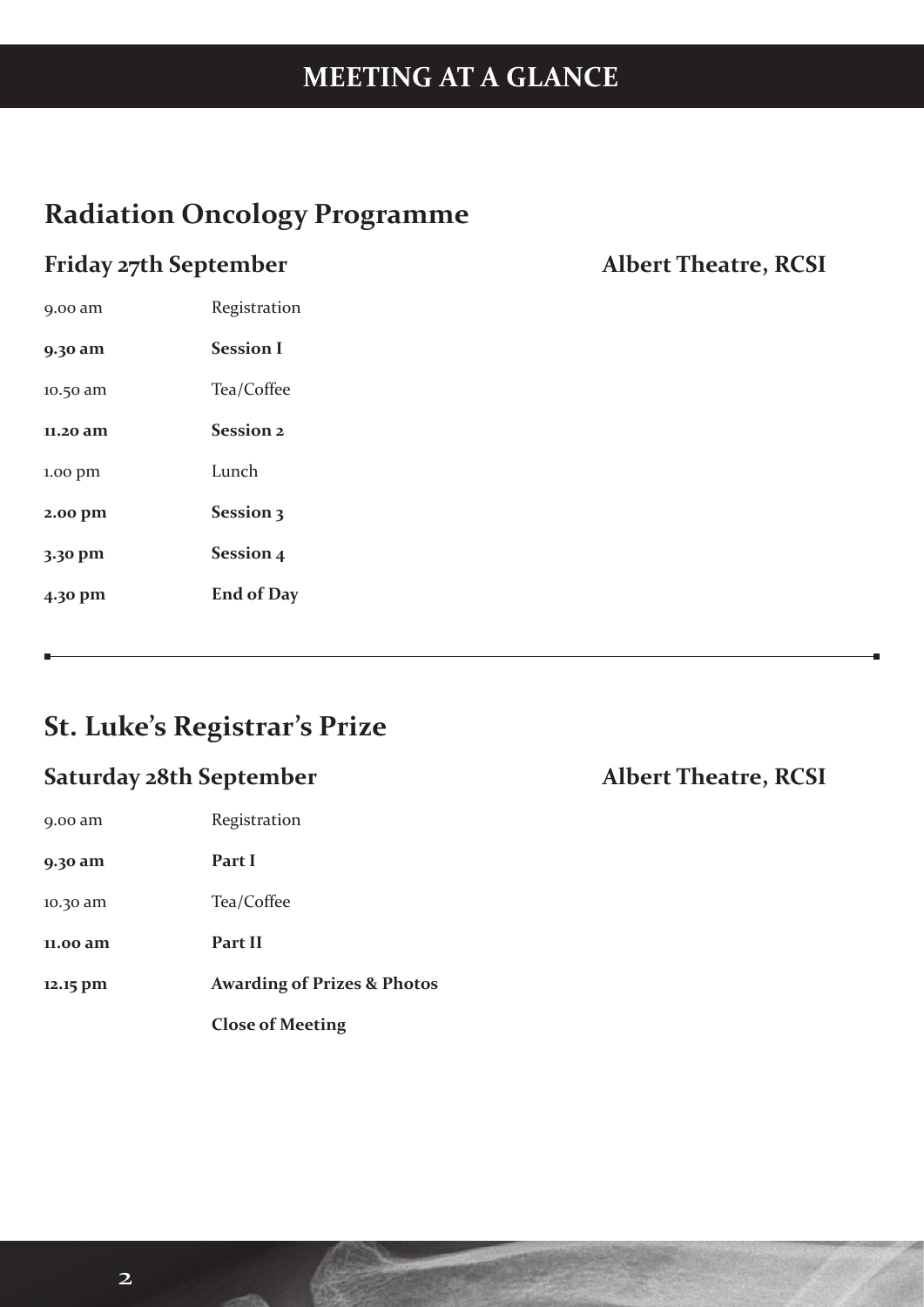# **Annual Scientific Meeting**

**26th - 28th September 2013**

# **Diagnostic Radiology Programme**

### **Thursday 26th September O'Flanagan Theatre, RCSI**

| Faculty of Radiologists CPD Credits:<br>Royal College of Radiologists CPD Credits: |                                                                                   | 6 Credits (External)<br>6 Category 1 CPD Credits |                                        |
|------------------------------------------------------------------------------------|-----------------------------------------------------------------------------------|--------------------------------------------------|----------------------------------------|
| $8.30 - 8.55$ am                                                                   | Registration                                                                      |                                                  |                                        |
| $8.55$ am                                                                          | Welcome Address, Dr. Barry Kelly, Dean, Faculty of Radiologists                   |                                                  |                                        |
| 9.00-10.30 am                                                                      | The Gathering - Session I                                                         |                                                  |                                        |
| 9.00 am                                                                            | How low can we go? Model-based iterative<br>CT dose reduction techniques          |                                                  | Prof Barry Daly/ Baltimore (1986)      |
| 9.20 am                                                                            | MR Angiography in the 'at risk' patient<br>the promise of non-contrast techniques |                                                  | Dr. James Carr/ Chicago (1998)         |
| 9.40 am                                                                            | The role of uNMR and MRI in molecular<br>imaging.                                 |                                                  | Dr Shaunagh McDermott/<br>Boston(2009) |
| 10.00 am                                                                           | Adrenal imaging                                                                   |                                                  | Dr Michael Blake/Boston (1997)         |
| 10.20 am                                                                           | Panel Discussion                                                                  |                                                  |                                        |
| 10.30 am                                                                           | Tea/Coffee (Examinations Hall)                                                    |                                                  |                                        |

#### **11.00-12.30 pm Scientific Session I Moderator: Prof William Torreggiani/ AMNCH (1997)**

| <b>Time</b> | <b>Title</b>                                                                                                                                |               | <b>Presenter Institution</b>         | <b>Senior Author City</b> |        |
|-------------|---------------------------------------------------------------------------------------------------------------------------------------------|---------------|--------------------------------------|---------------------------|--------|
| 11.00       | Transvesical removal and/or replacement of<br>ureteric stents in females under fluoroscopic<br>guidance                                     |               | McKernan St. James's Hospital Guiney |                           | Dublin |
| 11.09       | Positive Predictive Role of CT in Preoperative<br>Histologic Assessment of Renal Cell Carcinoma<br>in our Institute                         | Conneely      | University Hospital<br>Galway        | McCarthy                  | Galway |
| 11.18       | Radiology will be the death of us $-$ a<br>comparative analysis of the occupational energy<br>expenditure of radiologists versus clinicians | <b>Murphy</b> | St. Vincent's<br>University Hospital | Heffernan                 | Dublin |
| 11.27       | The Effect of Decreased Intravenous Contrast<br>Load during Computed Topography on Image<br>Validity and Radiation Dose.                    | <b>Navin</b>  | Mayo General<br>Hospital             | Casey                     | Mayo   |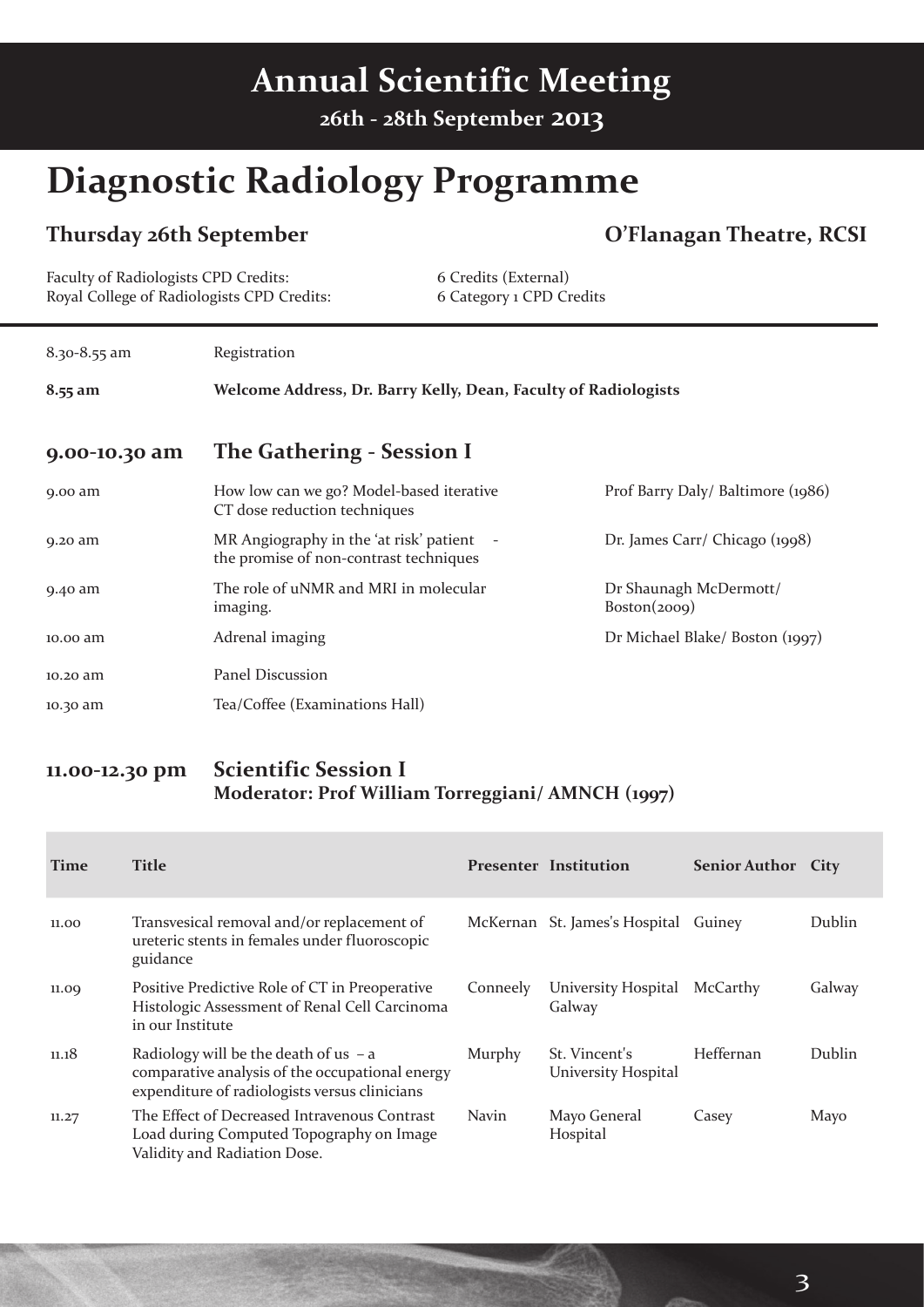| <b>Time</b> | <b>Title</b>                                                                                                                                                                                           |          | <b>Presenter Institution</b>                      | <b>Senior Author City</b> |        |
|-------------|--------------------------------------------------------------------------------------------------------------------------------------------------------------------------------------------------------|----------|---------------------------------------------------|---------------------------|--------|
| 11.36       | CT Guided Percutaneous Transthoracic Needle<br>Biopsy of lesions $\leq$ icm.                                                                                                                           | Kavanagh | St. James's Hospital                              | Beddy                     | Dublin |
| 11.45       | Can baseline CT features be used to predict the<br>grade and subtype of Non-Hodgkin's lymphoma?                                                                                                        | Sammon   | <b>Cork University</b><br>Hospital                | O'Regan                   | Cork   |
| 11.54       | Is diffusion weighted imaging alone sufficient<br>for the follow-up of neuroendocrine tumour<br>liver metastases?                                                                                      | Lavelle  | St. Vincent's<br>University Hospital              | Skehan                    | Dublin |
| 12.03       | Amplatzer plugs - an innovative treatment for<br>aortic coarctation pseudoaneurysms                                                                                                                    | Murphy   | Mater Misericordiae Lawler<br>University Hospital |                           | Dublin |
| 12.12       | Patient radiation doses in cardiac CT<br>angiography: Comparison of impact of dose<br>reduction strategies and conversion factor<br>selection on effective radiation dose in cardiac<br>CT angiography | Kok      | Adelaide & Meath<br>Hospital                      | Buckley                   | Dublin |
| 12.21       | Review of the role of Dual Energy Computed<br>Tomography in diagnosis and management of<br>patients with Gout                                                                                          |          | Donnellan Adelaide & Meath<br>Hospital            | Buckley                   | Dublin |

12.30 pm Lunch (at delegates leisure)

### **1.30-3.15 pm The Gathering – Miscellaneous Moderator: Prof Dermot Malone / SVUH (1986)**

| 1.30 pm      | CT Imaging of the 'Hot' neck                                                 | Dr Susan Kealey/ Edinburgh (2000)       |
|--------------|------------------------------------------------------------------------------|-----------------------------------------|
| 1.50 pm      | Medical Imaging Informatics                                                  | Dr Ruth Dunne/ Boston (2010)            |
| 2.10 pm      | New and emerging technologies in<br>breast imaging                           | Dr. Sandra Brennan / New York<br>(2004) |
| 2.30 pm      | <b>Breast Tomosynthesis</b>                                                  | Dr Deirdre Coll / New York (1996)       |
| 2.50 pm      | CT Staging of Laryngeal Carcinoma                                            | Dr John Canning/Leuven (2011)           |
| 3.10 pm      | Panel Discussion                                                             |                                         |
| 3.15 pm      | Tea/Coffee (Examinations Hall)                                               |                                         |
| 3.45-5.15 pm | <b>The Gathering - Chest</b><br>Moderator: Dr Declan Sheppard/ Galway (1996) |                                         |
| 3.45 pm      | Pulmonary manifestations of systemic diseases                                | Dr Paul Cronin/ Ann Arbor (2002)        |
| 4.05 pm      | Imaging children and adolescents with congenital<br>heart disease            | Dr Lorna Browne/ Colorado (2005)        |
| 4.25 pm      | Ablation options for localized lung cancer                                   | Dr Carole Ridge/ Boston-MMUH (2009)     |

4.45 pm Incidental and significant cardiac findings Dr Aine Kelly/ Ann Arbor (2001)

5.15 pm **End of Day**

5.05 pm Panel Discussion

on thoracic CT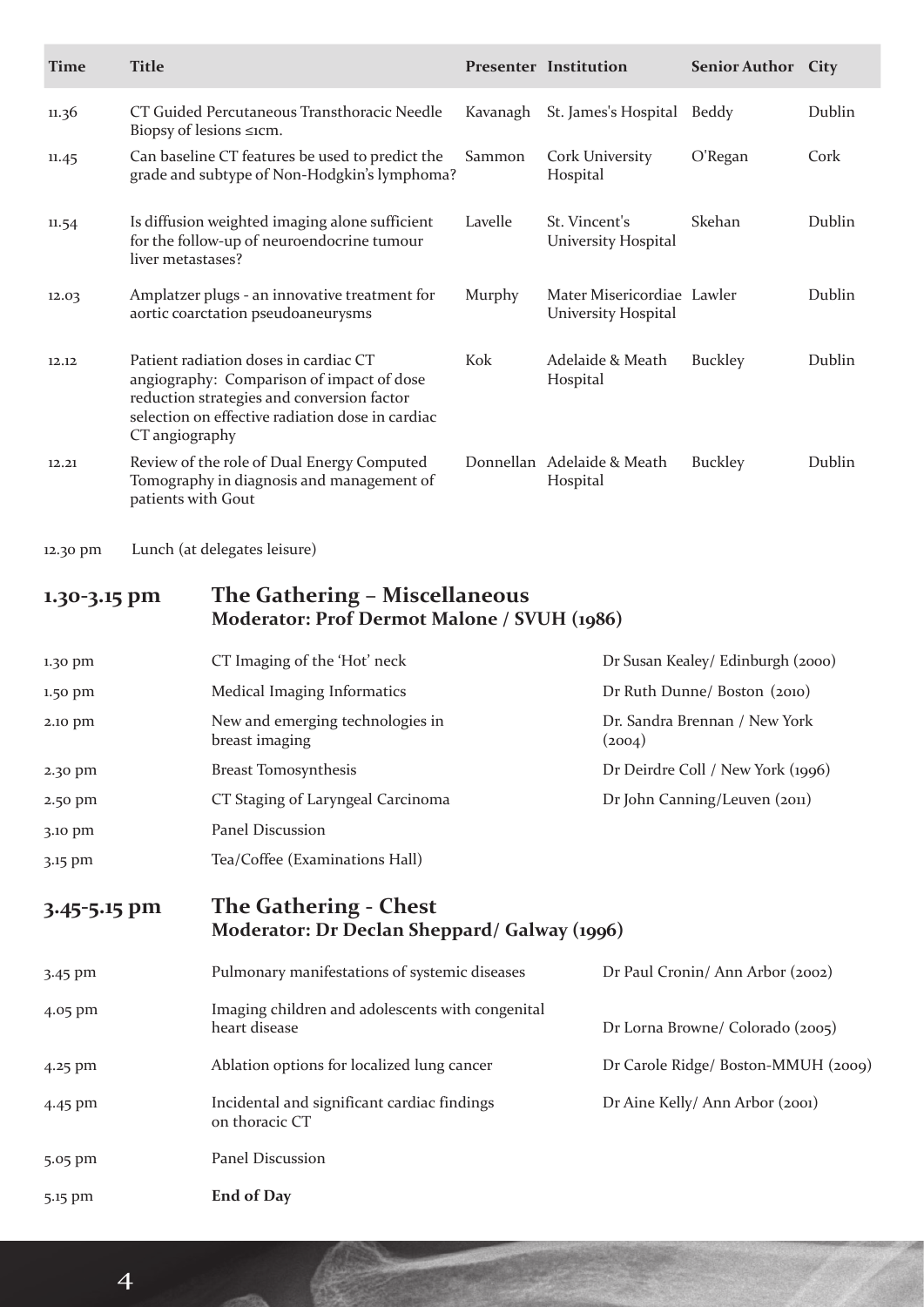# **Diagnostic Radiology Programme**

#### **Friday 27th September O'Flanagan Theatre, RCSI**

Faculty of Radiologists CPD Credits: 6 Credits (External) Royal College of Radiologists CPD Credits: 6 Category 1 CPD Credits

| 8.30-9.00am   | Registration                                                                |                                                           |
|---------------|-----------------------------------------------------------------------------|-----------------------------------------------------------|
| 9.00-10.30 am | <b>Session on Chest</b><br><b>Moderator: Prof Michael Maher/ CUH</b>        |                                                           |
| $9.00$ am     | Pulmonary Thromboembolism                                                   | Prof. Jonathan Dodd/<br>St. Vincent's University Hospital |
| 9.20 am       | Interstitial Lung disease for the man or<br>woman on the spot               | Dr Barry Kelly/ Royal Victoria Hospital                   |
| 9.40 am       | <b>Staging Lung Carcinoma</b>                                               | Dr John Bruzzi/<br>University College Hospital Galway     |
| 10.00 am      | The Pulmonary Nodule                                                        | Dr Mark Logan/ Beaumont Hospital                          |
| 10.20 am      | Panel Discussion                                                            |                                                           |
| 10.30 am      | Tea/Coffee and Opening of Poster & Technical Exhibition (Examinations Hall) |                                                           |

#### **11.00am-12.30 pm Scientific Session II Moderator: Prof James Meaney/ SJH**

| <b>Time</b> | <b>Title</b>                                                                                    | Presenter | Institution                                       | <b>Senior Author</b> | City   |
|-------------|-------------------------------------------------------------------------------------------------|-----------|---------------------------------------------------|----------------------|--------|
| 11.00       | Predictive value of PIRADs classification in Ni Mhurchu<br>MRI-directed prostate biopsy         |           | St. Vincent's<br>University Hospital              | McMahon              | Dublin |
| 11.09       | A single centre experience of infrapopliteal<br>angioplasty                                     | Bajwa     | Beaumont Hospital Lee                             |                      | Dublin |
| 11.18       | Adherence to the NICE guidelines in the<br>management of head injuries should be<br>compulsory. | Drumm     | St. James's Hospital Ryan                         |                      | Dublin |
| 11.27       | National Survey of CT Colonography<br>Practice in Ireland                                       | Smyth     | Mater Misericordiae Fenlon<br>University Hospital |                      | Dublin |
| 11.36       | Reducing infectious complications<br>following prostate biopsy - an audit                       | Murphy    | Mater Misericordiae Murray<br>University Hospital |                      | Dublin |
| 11.45       | Contrast-enhanced digital mammography - O'Neill<br>a single centre experience                   |           | <b>Cork University</b><br>Hospital                | Barry                | Cork   |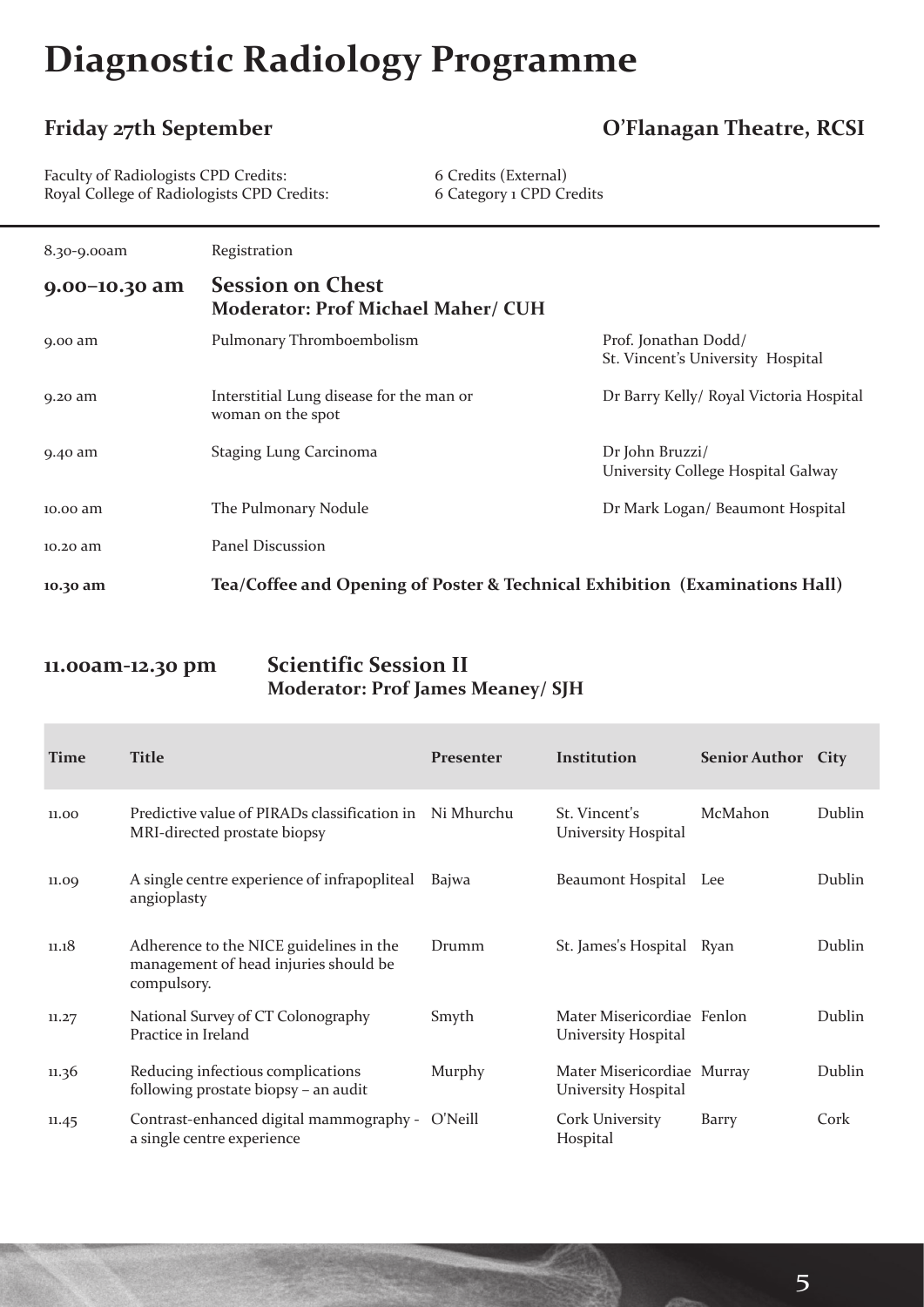| <b>Time</b> | <b>Title</b>                                                                                                                                                     | Presenter                                                                       | Institution                                        | Senior Author City |        |
|-------------|------------------------------------------------------------------------------------------------------------------------------------------------------------------|---------------------------------------------------------------------------------|----------------------------------------------------|--------------------|--------|
| 11.54       | Prophylactic Internal Iliac Balloon<br>Placement Prior To Caesarean Section In<br>Patients With Placenta Accreta - The Role<br>of The Interventional Radiologist | Nicholson                                                                       | Cork University<br>Hospital                        | Tuite              | Cork   |
| 12.03       | Endovascular repair of posterior<br>communicating artery aneurysms,<br>associated with oculomotor nerve palsy:<br>A review of nerve recovery.                    | Sheehan                                                                         | Beaumont Hospital Looby                            |                    | Dublin |
| 12.12       | Success of Forced Saline Flush and<br>Thrombolysis Infusion for Treatment of<br>Non-Functioning Peripherally Inserted<br><b>Central Venous Catheters</b>         | Ryan                                                                            | Mater Misericordiae Farrell<br>University Hospital |                    | Dublin |
| 12.21       | MRI features of multifocal and multicentric Ryan<br>GBMs to aid differentiation from cerebral<br>metastases and primary CNS lymphoma                             |                                                                                 | Beaumont Hospital                                  | Looby              | Dublin |
| 12.30 pm    | Lunch (Examinations Hall)                                                                                                                                        |                                                                                 |                                                    |                    |        |
| 1.30 pm     | <b>Faculty of Radiologists Annual General Meeting</b>                                                                                                            |                                                                                 |                                                    |                    |        |
| 1.45 pm     | <b>QA/PCS Update</b>                                                                                                                                             |                                                                                 |                                                    |                    |        |
| 2.00 pm     | <b>Medicolegal Session</b><br>Moderator: Dr Patricia Cunningham/ LMHG                                                                                            |                                                                                 |                                                    |                    |        |
| 2.00 pm     | Medical Negligence Law, Consent & Expert Reports                                                                                                                 |                                                                                 | Mr Kevin Dunne, Hayes Solicitors, Dublin           |                    |        |
| 2.20 pm     | - and evolving picture                                                                                                                                           | Medical Council Complaints for Radiologists<br>Mr George Fernie, MPS, Edinburgh |                                                    |                    |        |
| 2.40 pm     | Clinical Claims and the State Claims Agency                                                                                                                      |                                                                                 | Mr Philip Fagan, SCA, Dublin                       |                    |        |
| 3.00 pm     | Giving Evidence in Court and the Medical<br>Council - What to Expect                                                                                             |                                                                                 | Mr Simon Mills, Barrister, Dublin                  |                    |        |
| 3.20 pm     | Panel Discussion                                                                                                                                                 |                                                                                 |                                                    |                    |        |
| 3.30 pm     | Tea/Coffee (Examinations Hall)                                                                                                                                   |                                                                                 |                                                    |                    |        |
| 4.00 pm     | <b>Fellow's Lecture</b><br><b>Professor Barry Daly</b><br>'3D CT techniques for the Non-Invasive Investigation of Ancient Treasures and Artefacts'               |                                                                                 |                                                    |                    |        |
| 5.00 pm     | <b>End of Day</b>                                                                                                                                                |                                                                                 |                                                    |                    |        |
| 7.00 pm     | <b>Black Tie Dinner &amp; Honorary Conferring</b>                                                                                                                |                                                                                 |                                                    |                    |        |

6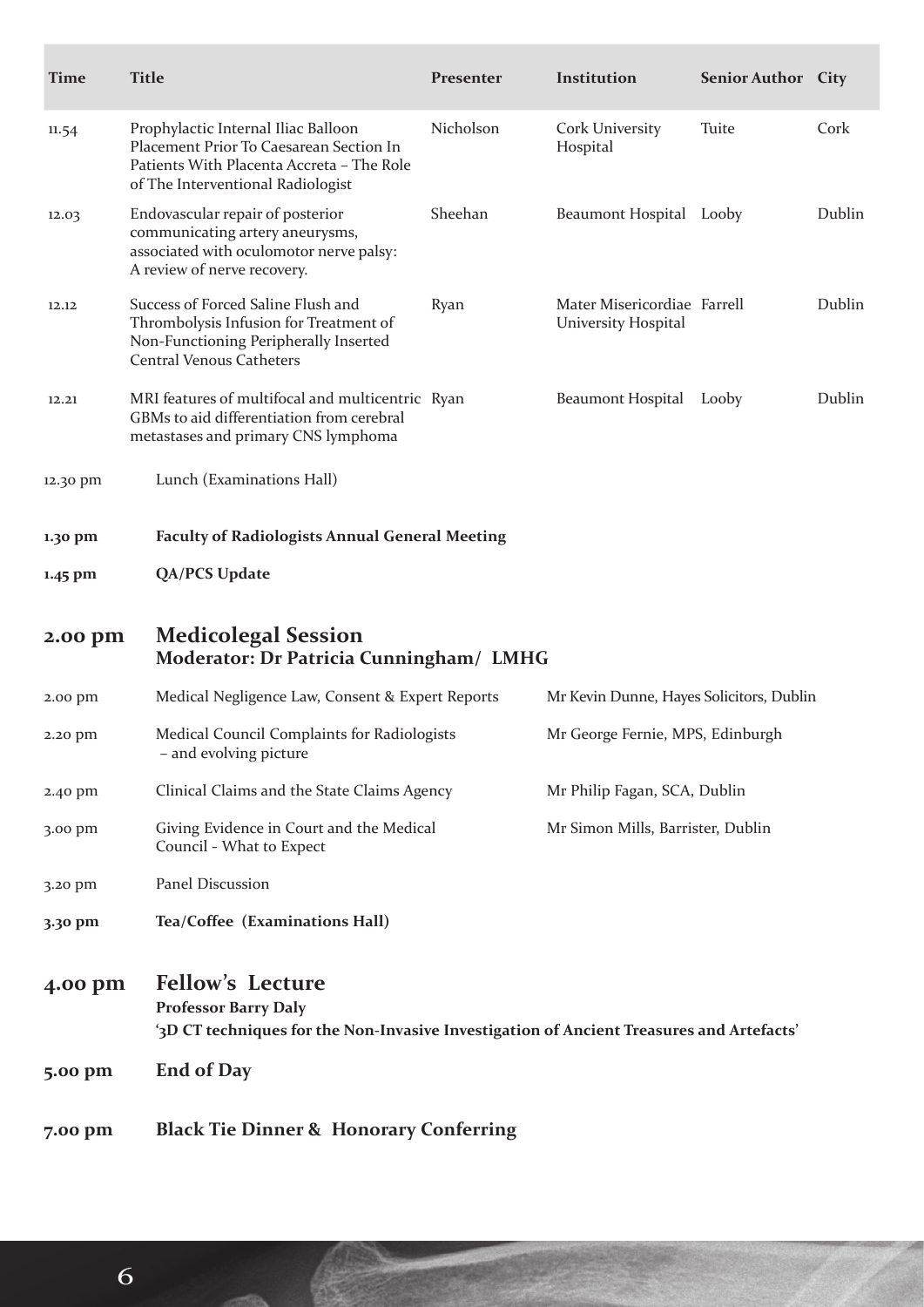# **Diagnostic Radiology Programme**

## **Saturday 29th September O'Flanagan Theatre, RCSI**

7

Faculty of Radiologists CPD Credits: 3.5 Credits (1.5 Audit, 2 External) Royal College of Radiologists CPD Credits: 4 Category 1 CPD Credits

| 8.30-9.00 am   | Registration                                                                                                                                                   |                                               |
|----------------|----------------------------------------------------------------------------------------------------------------------------------------------------------------|-----------------------------------------------|
| 9.00-10.30 am  | <b>Practice Based Learning/Audit Session</b><br><b>Moderator: Dr Marie Staunton / CUH</b>                                                                      |                                               |
| 9.00 am        | Non-interpretative competencies in US<br>Radiology Training                                                                                                    | Dr. Aine Kelly/Ann Arbor<br>(Keynote Speaker) |
| 9.15 am        | PBL: A graduate's perspective                                                                                                                                  | Dr. Ruth Dunne/ Boston                        |
| 9.23 am        | MRE findings indicating disease activity in<br>small bowel Crohn's disease'.                                                                                   | Dr. David Murphy/SVUH                         |
| 9.31 am        | Superior Sagittal Sinus Thrombosis: MRV<br>versus CTV'                                                                                                         | Dr. Davinia Ryan/AMNCH                        |
| 9.39 am        | Carotid intima media thickness versus<br>coronary artery calcium scoring in prediction<br>of stroke                                                            | Dr. Liam Kavanagh/Beaumont                    |
| 9.47 am        | Computed Tomography vs Invasive Coronary<br>Angiography for the Diagnosis of Coronary<br><b>Artery Disease</b>                                                 | Dr. Gerard O'Sullivan/MMUH                    |
| 9.55 am        | An audit of CT KUB effective dose in a<br>tertiary referral institution                                                                                        | Dr. John Donnellan/ AMNCH                     |
| 10.03 am       | Code Stroke Brain: An assessment of<br>referral criteria.                                                                                                      | Dr. Michael. O'Keeffe/ CUH                    |
| 10.11 am       | Relationship between serum D-dimers and<br>CTPA findings in the evaluation of<br>pulmonary embolism                                                            | Dr. Hong Kuan Kok/ AMNCH                      |
| 10.19 am       | An audit of radiation dose in CT Colonography                                                                                                                  | Dr. John Kavanagh / SJH                       |
| 10.27 am       | Discussion                                                                                                                                                     |                                               |
| 10.30 am       | Tea/Coffee (Examinations Hall)                                                                                                                                 |                                               |
| 11.00-12.00 pm | Cases of the Day - Mater Misericordiae University Hospital<br>Chair: Dr Leo Lawler                                                                             |                                               |
| 12.00 pm       | <b>Haughton Lecture</b><br>Moderator: Dr Barry Kelly, Dean<br>Professor Theresa McLoud<br>'Management of the incidental pulmonary nodule(s)-what makes sense?' |                                               |
| 1.00 pm        | <b>Close of Meeting</b>                                                                                                                                        |                                               |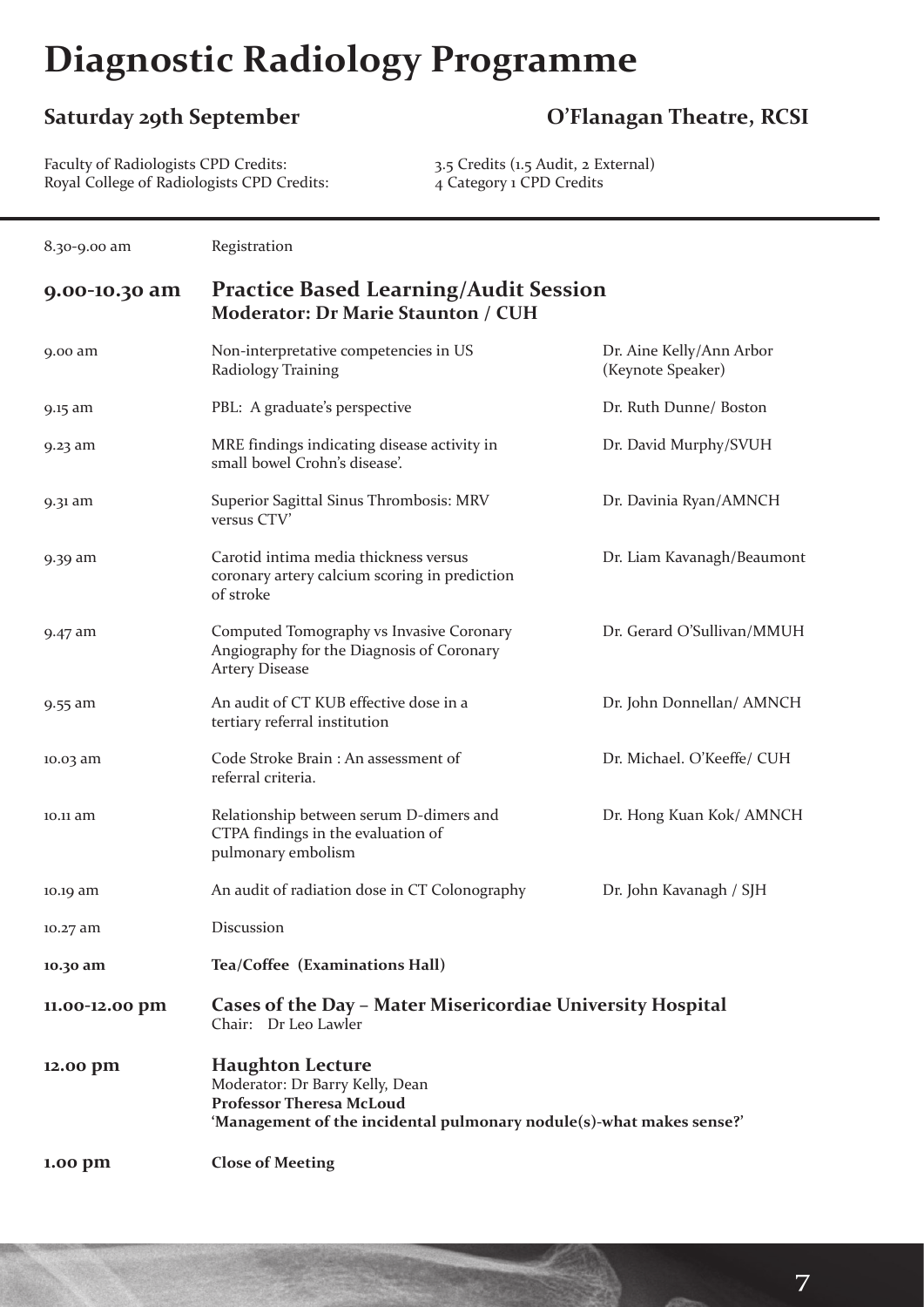# **Radiation Oncology Programme**

### Friday 27th September **Albert Theatre, RCSI**

Faculty of Radiologists CPD Credits: 5.5 Credits (External)<br>Royal College of Radiologists CPD Credits: 5 Category 1 CPD Credits Royal College of Radiologists CPD Credits:

### **Opening of Annual Scientific Meeting**

Dr Clare Faul

#### **Session 1** *Brachytherapy*

Chair: Dr Charles Gillham

| 10.50-11.20 am | Tea/Coffee (Examinations Hall)                  |                     |
|----------------|-------------------------------------------------|---------------------|
| 10.30-10.50 am | Prostate Brachytherapy:                         | Dr Dayle Hacking    |
| 10.10-10.30 am | Ocular Brachytherapy:                           | Dr Moya Cunningham  |
| 9.50-10.10 am  | Ocular Brachytherapy - a Surgeon's perspective: | Mr Noel Horgan      |
| 9.30-9.50 am   | MRI based Brachytherapy for Cervical Cancer:    | Dr Jennifer Gilmore |

#### **Session 2** *Extracranial Stereotactic Radiotherapy*

Chair: Dr Pierre Thirion

| 11.20-11.50 am     | Pearls and pitfalls in Lung SABR:                | Dr Kevin Franks |
|--------------------|--------------------------------------------------|-----------------|
| $11.50 - 12.05$ pm | The role of the physicist in Lung SABR:          | Mr Luke Rock    |
| 12.05-12.20 pm     | 4DCT at St Lukes Radiation Oncology Network:     | Ms Laoise Ryan  |
| $12.20 - 12.50$ pm | Implementing a successful 4DCT and SABR program: | Dr Gerry Hanna  |
|                    |                                                  |                 |

**12.00-2.00 pm Lunch (Examinations Hall)**

### **Session 3** *Head and Neck Cancer*

Chair: Dr Sinead Brennan

| $2.00 - 2.30$ pm | The role of the Radiologist in Head and Neck Cancer  | Dr Niall Sheehy    |
|------------------|------------------------------------------------------|--------------------|
|                  | Radiotherapy Planning:                               |                    |
| $2.30 - 3.00$ pm | The role of robotic surgery in Oropharyngeal Cancer: | Mr Patrick Sheahan |
| $3.00 - 3.30$ pm | Radiotherapy in HPV positive Oropharyngeal Cancer:   | Dr Sinead Brennan  |

#### **Session 4**

Introduction: Dr Paul Kelly

| $3.30 - 4.30$ pm | <b>St Luke's Keynote Address</b><br>'Healthcare for the New Ireland: a view from across the pond!'<br><b>Professor Phillip Devlin</b> |
|------------------|---------------------------------------------------------------------------------------------------------------------------------------|
| 4.30 pm          | <b>End of Day</b>                                                                                                                     |
| 7.00 pm          | <b>Black Tie Dinner &amp; Honorary Conferring</b>                                                                                     |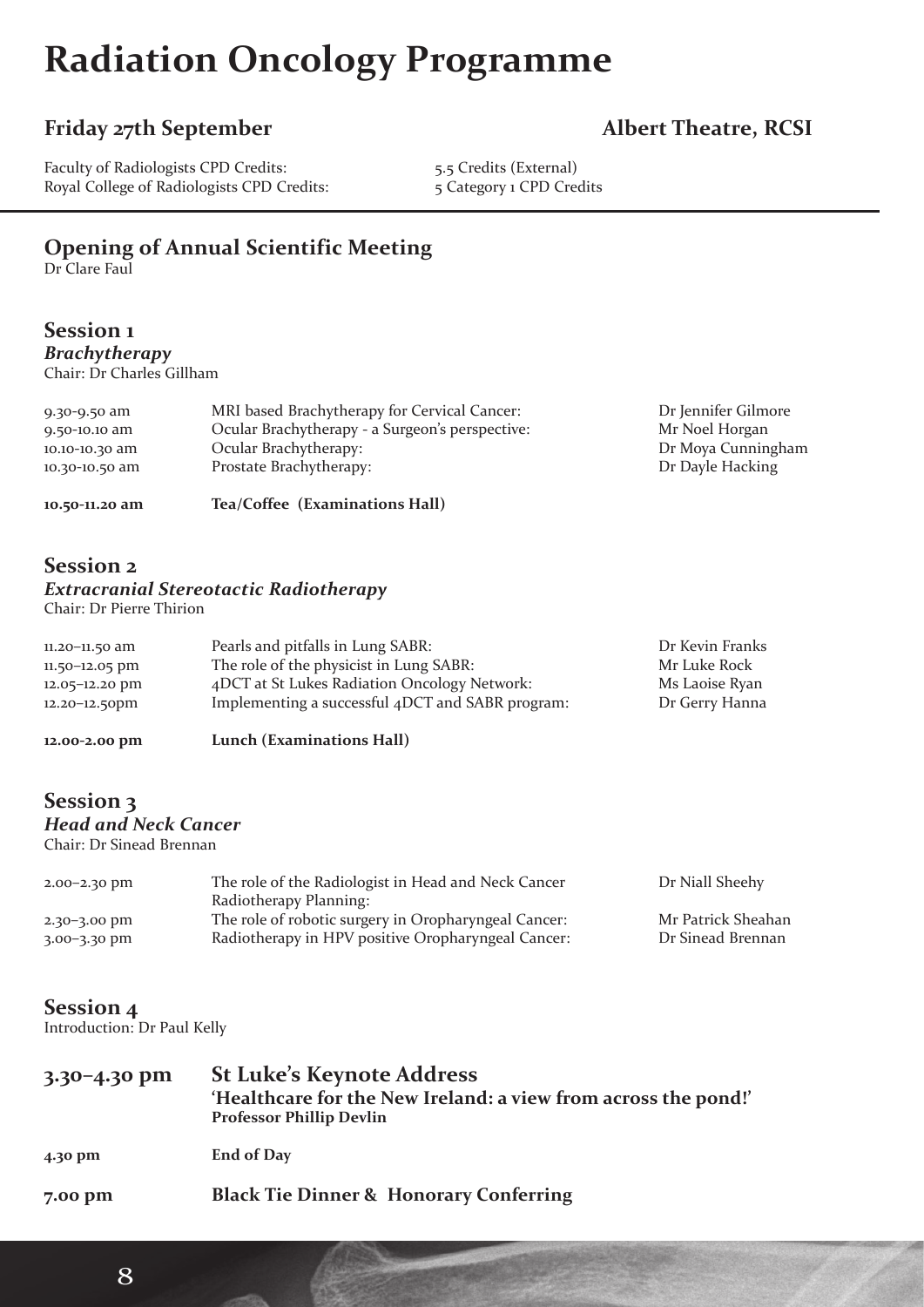# **St. Luke's Registrar's Prize**

### **Saturday 28th September Albert Theatre, RCSI**

Faculty of Radiologists CPD Credits: 2.5 Credits (External) Royal College of Radiologists CPD Credits: 2 Category 1 CPD Credits

#### **Judging Panel**

| Professor Phillip Devlin<br>Dr Gerry Hanna<br>Dr Lorraine Walsh<br>Dr Joe Martin |                                                                                                                                                                                 |                  |
|----------------------------------------------------------------------------------|---------------------------------------------------------------------------------------------------------------------------------------------------------------------------------|------------------|
| 9.30-9.45 am                                                                     | Pre-Operative Therapy in Rectal Cancer: Relationship between Pathological<br>Complete Response and Interval to Surgery                                                          | A Barry          |
| 9.45-10.00 am                                                                    | Outcomes of definitive chemoradiotherapy for T4 unresectable oral cavity<br>squamous cell carcinomas                                                                            | A Billfalk-Kelly |
| 10.00-10.15 am                                                                   | 4DCT in lung cancer: Are dosimetric improvements clinically relevant in<br>the real world?                                                                                      | A Cole           |
| 10.15-10.30 am                                                                   | The impact of dose to the pharyngeal constrictor muscles, parotid glands<br>and submandibular glands on quality of life in head and neck radiotherapy:<br>A dosimetric analysis | M Leech          |
|                                                                                  | 10.30-11.00 am Tea/Coffee (Examinations Hall)                                                                                                                                   |                  |
| 11.00-11.15 am                                                                   | RAPID radiotherapy for head and neck cancer - early experience in the SLRON                                                                                                     | V Brennan        |
| 11.15-11.30 am                                                                   | Unintended cardiac irradiation during left sided breast cancer radiotherapy                                                                                                     | R B Goody        |
| 11.30-11.45 am                                                                   | Prostate Seed Brachytherapy - initial experience at a single Irish centre                                                                                                       | P Kelly          |
| 11.45-12.00 pm                                                                   | An audit of pre-radiotherpay dental treatment at Dublin Dental Hospital<br>for Head and neck Cancer patients at St Lukes Hospital over a twelve<br>month period                 | R McDermott      |
| 12.00-12.15 pm                                                                   | Patterns of Recurrence in Head and Neck IMRT patients                                                                                                                           | R McDermott      |
| 12.15 pm                                                                         | <b>Awarding of Prizes &amp; Photos</b>                                                                                                                                          |                  |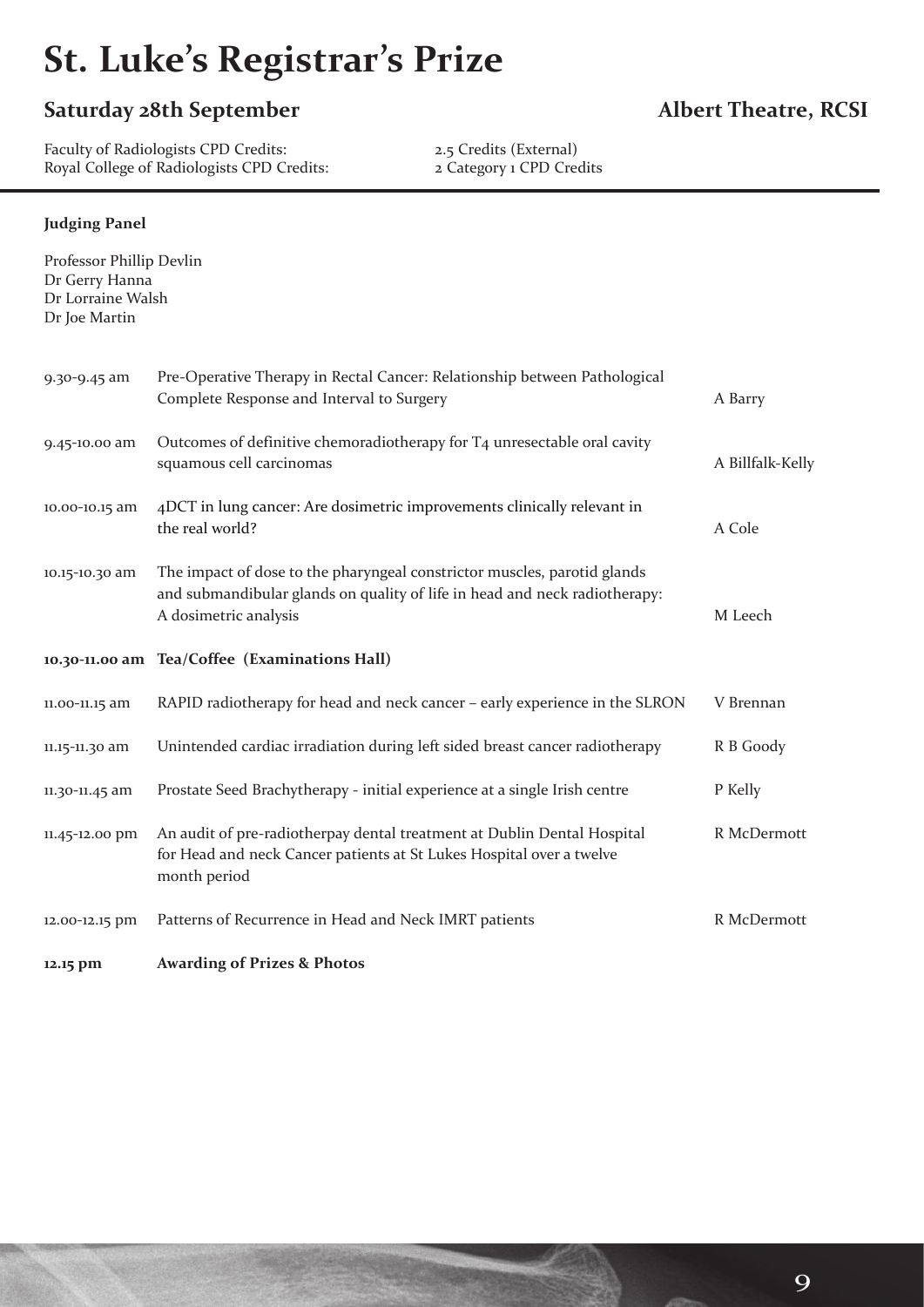# **Poster Display Lists**

### **Display No: 1**

#### **Sinonasal Mucocoeles - A Pictorial Review**

*Rory L. O'Donohoe, Sinead H. McEvoy, Lisa P. Lavelle, Dermot E. Malone, Ronan P. Killeen, James F. Griffin.* Department of Radiology, St. Vincent's University Hospital, Dublin.

#### **Display No: 2**

#### **The Appropriateness of Carotid Ultrasound imaging in a large teaching hospital**

*L Mc Carthy, D Kelly, N Fanning, G Wyse, P Barry* Department of Acute Medicine, Department of Radiology, Cork University Hospital

#### **Display No: 3**

#### **Apatite for Mischief: A review of the manifold manifestations of calcium hydroxyapatite deposition disease.**

*Z Hutchinson, A Kilcoyne, I Murphy, J Gerstenmaier, C McMahon, E Heffernan.* Department of Radiology, St Vincent's University Hospital, Dublin.

#### **Display No: 4**

#### **Acute Appendicitis: A spectrum of presentation**

*L Fitzgerald, HK Kok, H Delaney, J Feeney, WC Torreggiani* Department of Radiology, Tallaght Hospital, Dublin 24, Ireland.

#### **Display No: 5**

#### **Borderline Resectable Pancreatic Cancer: A guide to radiological evaluation using a case-based approach.**

*CE Redmond, SH McEvoy, LP Lavelle, JW McCann, ER Ryan, CP Cantwell* Department of Radiology, St Vincent's University Hospital, Dublin 4

#### **Display No: 6**

#### **Assessment and Management of Patients with Advanced Emphysema – what the Radiologist needs to know.**

*Dr G Sugrue1 , Dr P Foran11 Ms K Redmond2, Professor J Egan3, Dr J Murray1 , Dr L Lawler1 , Dr C Cronin1*

<sup>1.</sup> Department of Radiology, Mater Misericordiae University Hospital, Eccles St, Dublin 7.

2. Department of Cardiothoracic Surgery, Mater Misericordiae University Hospital, Eccles St, Dublin 7.

3. Department of Respiratory Medicine, Mater Misericordiae University Hospital, Eccles St, Dublin 7.

#### **Display No: 7**

#### **PET Angiography: Early-dynamic PET/CT as a new angiographic modality for direct visualization of large arterial blood vessels**

*R. Drescher, M. Freesmeyer* Clinic of Nuclear Medicine, Jena University Hospital

#### **Display No: 8**

#### **Rationalising myocardial perfusion scintigraphy (MPS) requests audit at a regional service in south Wales.**

*A, Ben-Mussa,* Clinical research fellow in health informatics, Neath Port Talbot Hospital, Port Talbot, UK M, Heatley, Associate specialist in general medicine and cardiology, Singleton Hospital, Swansea, UK

#### **Display No: 9**

#### **Twists, turns and torsions in human body: imaging spectrum**

*S R Karde, N El Saiety, N Ramesh* Radiology Department, Midland Regional Hospital, Portlaoise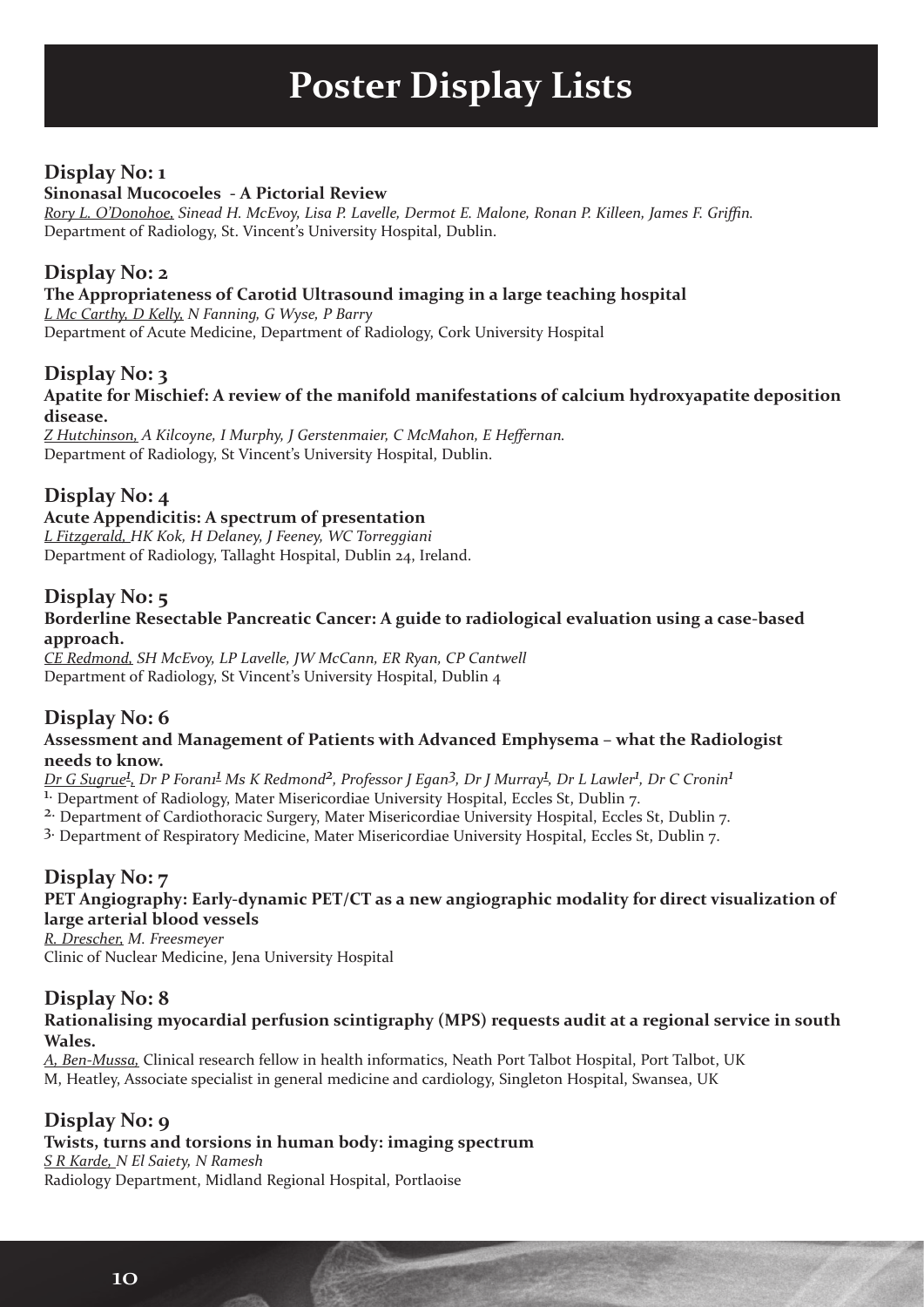#### **Display No: 10 Imaging features of acute post caesarian complications: Pictorial review** *S R Karde1 , T Simelane2, N Ramesh1* Radiology Departments, 1 Midland Regional Hospital, Portlaoise; 2 Kerry General Hospital

#### **Display No: 11**

#### **Audit of CT Brain {non traumatic} referrals from Emergency Department**

*M Waheed1 , A Gadew1 , N Ramesh2* 1 Emergency Department, 2 Radiology Department, Midland Regional Hospital, Portlaoise

#### **Display No: 12**

#### **Imaging Features of Meckel's Diverticulae and Complications Thereof**

*D. McWeeney1 , S. Ryan2, V. Donoghue2, M. Morrin1 , M. Lee1* Radiology Dept, Beaumont Hospital, Dublin 9<sup>1</sup>; Radiology Dept, Temple Street Children's University Hospital, Dublin 12.

#### **Display No: 13**

#### **Aortocaval fistula: presentations, diagnosis and management of a rare complication of abdominal aortic aneurysm.**

*D Ferguson, C Donagh, D Lohan, I Davidson,*  Radiology Department, Galway University Hospitals.

### **Display No: 14**

**Urine; presenting outside the urothelium.** *D Ferguson, B Hutchinson, C Donagh, P McCarthy* Radiology Department, Galway University Hospitals.

#### **Display No: 15**

**Whole body F-18 sodium fluoride PET/CT in the detection of bone metastases in patients with known malignancies: A pictorial review**

*J Murphy, P Nicholson, K James, M O'Keeffe, K O'Regan.* Radiology Department, Cork University Hospital, Wilton, Cork.

#### **Display No: 16**

#### **MRI-targeted, transrectal ultrasound-guided prostate biopsy for suspected prostate malignancy: A pictorial review**

*J Murphy, K James, P Nicholson, M O'Keeffe, J Buckley, P Kelly, K O'Regan.* Radiology Department, Cork University Hospital, Wilton, Cork.

#### **Display No: 17**

### **Multidisciplinary Approach to the Management of Metastasis to the Lung.** *MK O'Reilly, BD Murphy, K Redmond, J Murray, L Lawlor, C Cronin.*

Department of Radiology, Mater Misericordiae University Hospital, Eccles Street, Dublin 7

#### **Display No: 18**

**Intraductal papillary mucinous neoplasms, a radiologic-pathologic correlation** *E Ni Mhurchu, I Murphy, L Lavelle and S Skehan*

Radiology Department, St. Vincent's University Hospital, Dublin, Ireland

#### **Display No: 19**

**Lesions of the pancreaticoduodenal groove, a pictorial review** *E Ni Mhurchu, L Lavelle, I Murphy, S Skehan* Radiology Department, St. Vincent's University Hospital, Dublin, Ireland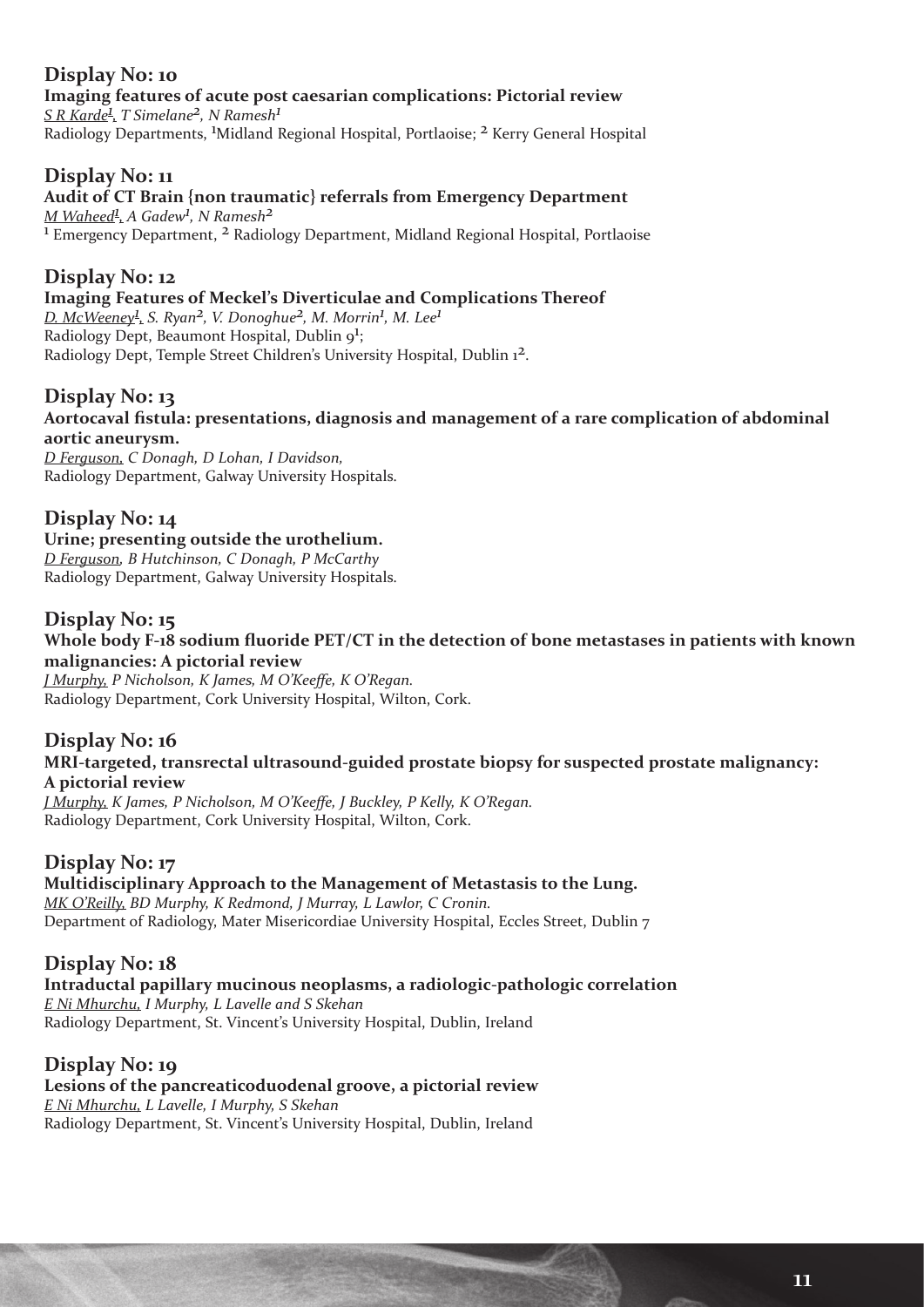#### **Display No: 20 Coronary Artery Calcium Scoring – Science and Fiction Irish media, our experience and international data.**

*ICrosbie, BDMurphy, CFarrelly, PMMahon, JMurray, BDoyle, LPLawler* Department of Radiology, Mater Misericordiae University Hospital, Dublin 7.

#### **Display No: 21**

#### **Retrorectal Masses – A Pictorial Review**

*P Nicholson1, E Andrews2, M McCourt2, J Barry1* Departments of Radiology<sup>1</sup> and Surgery<sup>2</sup>, Cork University Hospital, Wilton, Cork

#### **Display No: 22**

#### **Neuroimaging Findings in Renal Failure and Renal Disease.**

*RP Brennan, A O'Hare, J Thornton, P Brennan, S Looby.* Department of Academic Radiology, Beaumont Hospital, Dublin.

#### **Display No: 23**

### **Cardiac and Aortic Arch Findings on CT Angiography Head and Neck Studies**

*Edel Kelliher, Leo Galvin, John Thornton, Alan O' Hare, Paul Brennan, Seamus Looby* Beaumont Hospital, Dublin 9, Ireland